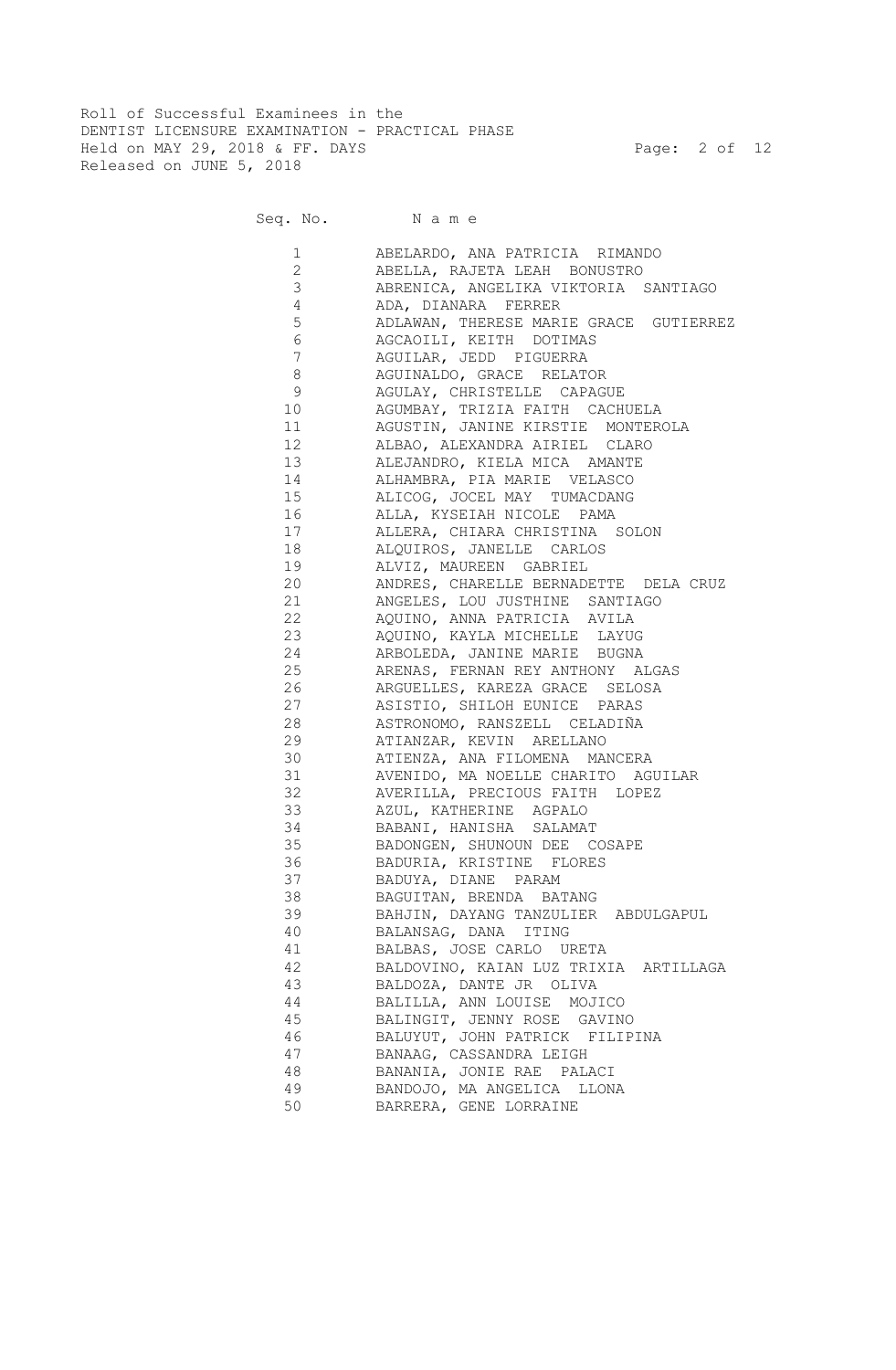Roll of Successful Examinees in the DENTIST LICENSURE EXAMINATION - PRACTICAL PHASE Held on MAY 29, 2018 & FF. DAYS Page: 3 of 12 Released on JUNE 5, 2018

Seq. No. Name

 51 BARROS, MARIAN VEDA SALAMAT 52 BARROS, SHAWN MICHAEL ERNIE YUVIENCO 53 BARTOLOME, OLIVER ESTRADA 54 BATHAN, JERICO POLINAR 55 BAYRO, JAYMEE VALERIE CASTRO 56 BAÑAGA, EARL ANGELO NOVENCIDO 57 BEATO, ABIGAIL LOIS ABINSAY 58 BELEN, MARIANNE CRISELDA DE LUNA 59 BELEY, MARIA BIANCA TARUC 60 BERMUDO, MARY ROSE DELA CRUZ 61 BERNABE, JOSEPH THOMAS MORANO 62 BERNAL, GIANNE ELEINA SUMAGUINGSING 63 BINONWANGAN, ELOYSA PUMIHIC 64 BINWIHAN, AIZA BASITE 65 BITANGCOR, FIDES FORTUNO 66 BIÑAS, BIANCA JANE PERICO 67 BOADO, MELANIE NIÑALGA 68 BORILLO, KARLA LEA DELA CUADRA 69 BRANZUELA, JULIE ANN GO 70 BRAVO, JEANNE KATHERYN DE LUNA 71 BRECIA, JEANNE ROSE GONZAL 72 BRITANIA, MARY MAE DE CASTRO 73 BROSAS, HAZZEL PAUL PANGAN 74 BUGARIN, MA THERESA DE LEON 75 BULAHAN, CHARMAE BELLE EMPAS 76 CABANES, REBECCA HIDALGO 77 CABATAN, MARICEL ELIAS 78 CABILDO, MYRA ANGELICA RODIL 79 CABREROS, CHERYL TUTAAN 80 CABUGON, REIDEL MURTHY SALISI 81 CAGAPE, HANNAH GRACE LOBRIGAS 82 CAGAS, LEMUEL JOSEPH LEGASPI 83 CALABOCAL, PATRICIA NICOLE BORROMEO 84 CALEON, PATRICIA BERNADETTE IGNACIO 85 CALLEJA, JOANNA MARIE TOMINES 86 CALOOY, JAMNIA PIKE 87 CALUMPIT, JONATHAN 88 CAMACLANG, JELYNA BLANCO 89 CAMENFORTE, JANINE MARIE ROSALDO 90 CAMILON, PAMELA BIANCA CABUNGCAL 91 CANDELARIA, MARLEA MICHELLE LIBAS 92 CANLAS, CELINNE MANANKIL 93 CANO, MAE JANE SHEWANIE CENTINO 94 CANTIGA, CHONA LAGARTO 95 CANTOS, OLIVER JOEWEE REYES 96 CARAYUGAN, JANEEN ROSE ACOBA 97 CARILLO, JAMAICA JANE NARDO 98 CARIÑO, PAMELA GAYLE SOLIVEN 99 CARLOMAN, JOAN DUGAN 100 CARO, ROSEMARIE JOY ANGELI LAGAHIT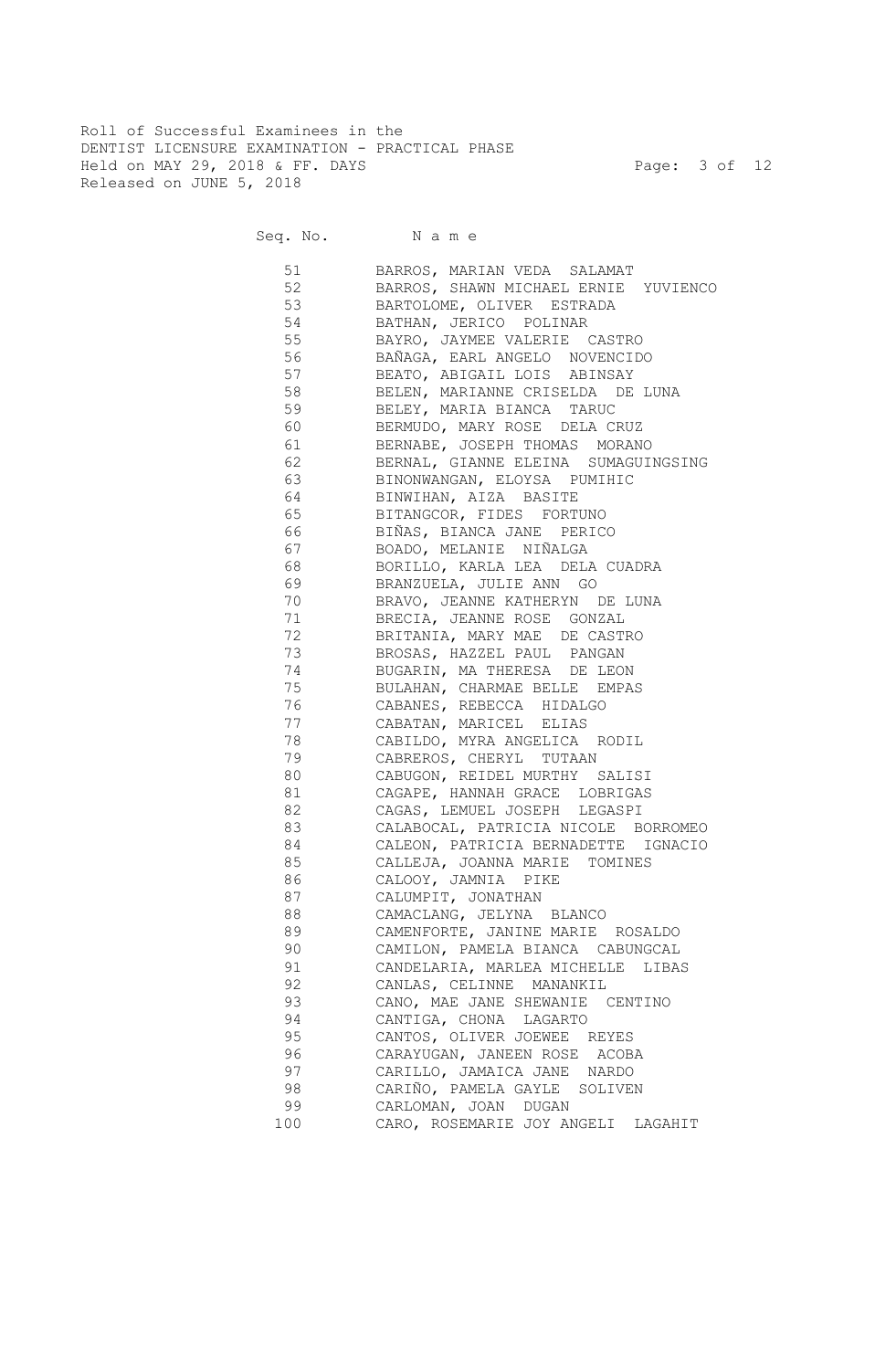Roll of Successful Examinees in the DENTIST LICENSURE EXAMINATION - PRACTICAL PHASE Held on MAY 29, 2018 & FF. DAYS Page: 4 of 12 Released on JUNE 5, 2018

Seq. No. Name

 101 CARREON, NICHOLA JENESSA NAVARRO 102 CASILLA, VIEL VERA DE GUZMAN 103 CASTAÑEDA, CLARISE GUEVARRA CASTAÑEDA, MA RANEA RAGUS 105 CASTILLO, ROCHELLE GARCIA 106 CASTROMAYOR, ZYRAH POSTRADO 107 CASUMPANG, JULIE ANNE SAMELO 108 CAWALING, JAZZET KATE LIANNE DOLOR 109 CAYANAN, NEIL CHRISTOPHER MANINANG 110 CAYCO, MARIA CHRISTINA BELDOA 111 CAÑIZARES, BEA RUAYA 112 CELESTIAL, SHARMAINE GADING 113 CHAPASEN, JORDAN BATOYOG 114 CHAVIT, LIEZYL JOANNE PAEZ 115 CHUA, JASPER ALBERT NG 116 CLEMENTE, PATRICIA BIANCA LOPEZ 117 CO, EUNICE BERNADETTE TAN 118 CONTIGA, EDWARD PAUL BATUSBATUSAN 119 CORDERO, ANNE MARGARET PACARDO 120 CORDIAL, ERIKA PINEDA 121 CORPUZ, THEA AMIRA AQUINO 122 CORTEZ, SARAH JANE YAKIT 123 COSME, JEANETTE ANANEY 124 COSTALES, MARIANA TAYAG 125 CRISOSTOMO, JOREL LIBIRAN 126 CRUZ, ALDWIN KRISTOFFER CLOSA 127 CRUZ, JADD ARCHIE DUNGALA 128 CRUZ, JOHN CARLOS SOBREVIÑAS 129 CRUZ, KATRINA AVERILLA 130 CRUZ, MA ARIANA BEATRIZ GUINTO 131 CRUZ, PATRICIA GRACE GUTIERREZ 132 CUARESMA, JULIAN KYLE APOSTOL 133 CUENCO, MIKKA CHRISTELLE PATUBO 134 DAGDAG, MIGUEL PAOLO DE LEOZ 135 DAJAO, JOANNE CYRA ESPIRITU 136 DALAUIDAO, NIKKI SUGUITAN 137 DAMOCLES, MC PHILIP GABAY 138 DAVAO, JEREMAE MOISES 139 DAVID, CZARINA GEMMA BAULA 140 DE ASIS, MICHAEL CHRISTOPER BANDONG 141 DE GUZMAN, BERNADETTE ANNE JISON 142 DE GUZMAN, HANNA GABRIELLE BAUTISTA 143 DE GUZMAN, JAN DENISE JOGNO 144 DE JESUS, AMY ROXAS 145 DE JESUS, IZABEL SOCORRO CANCIO 146 DE JESUS, MA KRISTINA ELOCRE 147 DE JESUS, MARIE CHRISTINE LEUTERIO 148 DE LEON, MARK NAGUIT 149 DE VERA, ERVIN DAYRIT 150 DE VERA, FRITZ GERARD JAMES PED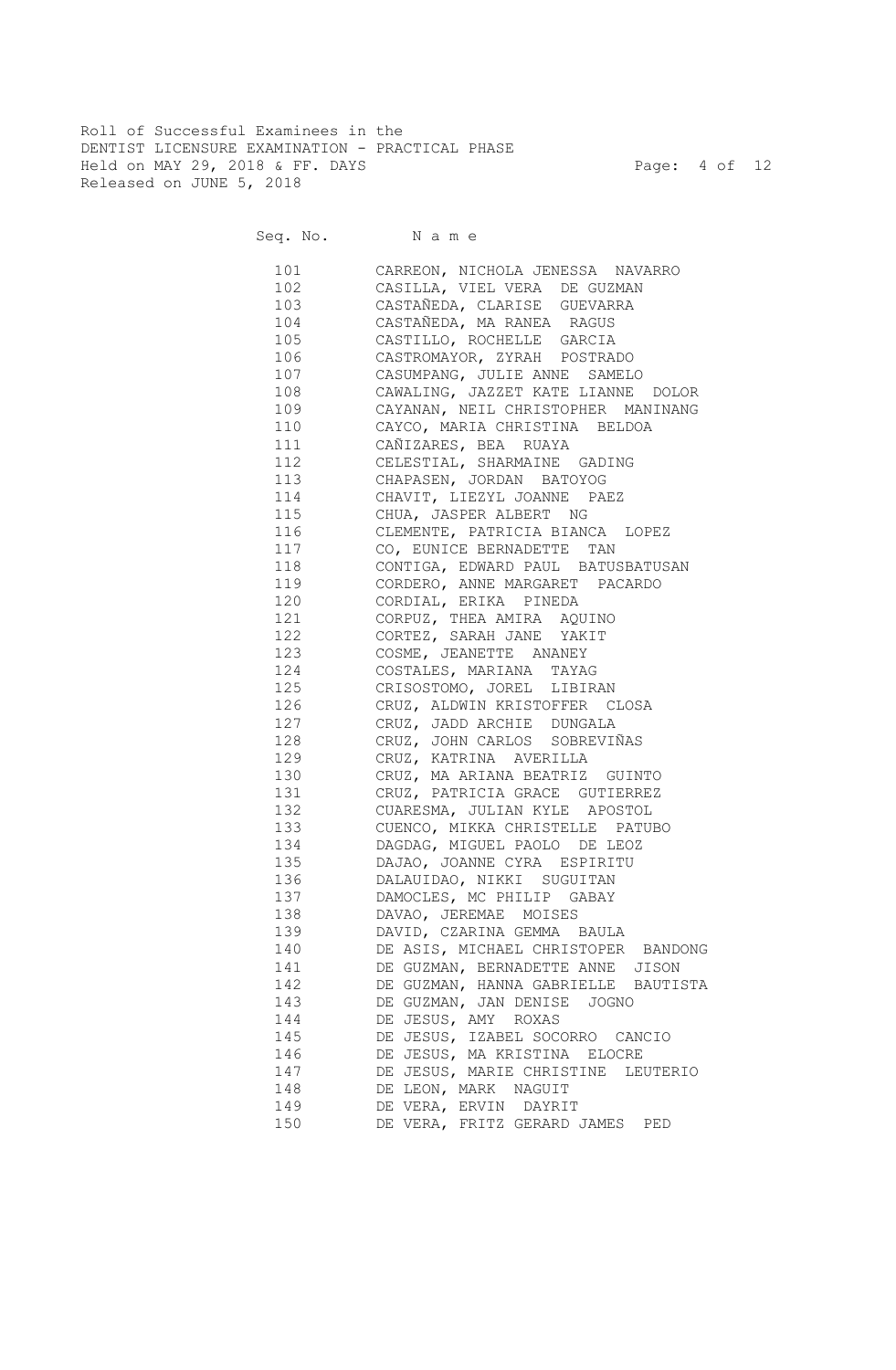Roll of Successful Examinees in the DENTIST LICENSURE EXAMINATION - PRACTICAL PHASE Held on MAY 29, 2018 & FF. DAYS Page: 5 of 12 Released on JUNE 5, 2018

Seq. No. Name

 151 DE VERA, HAZEL SOMINTAC 152 DEJAÑO, DONNA NIKKA MONTALES 153 DEL BARRIO, ANJELI JOSTIN DEL BARRIO 154 DEL CARMEN, MARIA ANGELICA BACLAO 155 DEL RIO, MARIZ SACRO 156 DELA CHICA, MA ALMA LORRAINE MONTALLANA 157 DELA CRUZ, FERNANDO JR DANO 158 DELA CRUZ, SHARIE BIA SUSA 159 DELOS SANTOS, ISHMAEL MURELLE MONTAÑEZ 160 DELOS SANTOS, MACAROAE KEITHLY PEREZ 161 DEMOTICA, CLAIRE DIANNE NERO 162 DIAZ, YVES VICENTE BAUTISTA 163 DIEGO, ANNE MARIE TALPLACIDO 164 DIMAILIG, MARA LYKA CORTIÑAS 165 DIMARAO, ALISAH MIRANDA 166 DIZON, ALLIZON MAE IBARROLA 167 DOGUI-IS, EDRIENE JAMES DAILAY 168 DOMINGO, DEMI PRINCES MAGLALANG 169 DOMONDON, PATRIZIA DIANNE MODRIGO 170 DONIEGO, KAREN KATHLEEN VALDEZ 171 DUNGO, GELLA JANE BIO 172 DUYA, GIA MARINELLA REYES 173 ELEDIA, JAYNOR BATITAY 174 ELIZAGA, MARGO FRANCHESCA PLATA 175 ELMIDO, ERWIN JOHN NACITA 176 EPE, STEPHANIE CAMELLON 177 EPRES, VICENTE II IBARRIENTOS 178 ERESMAS, MERMIDA ESPEDIDO 179 ESPEÑA, ROSA FARAON 180 ESPINOSA, ALEXIS REGIS 181 ESPIRITU, AVON JANE ESTAÑOL 182 ESPIRITU, JANINE CARLA DIGMA 183 ESTAPON, DIANA JESSICA DALIGCON 184 ESTILLER, FROILAN SAQUIDO 185 ESTRADA, CHARISE BIANCA CALDERON 186 EVANGELISTA, DAISY REE GATMEN 187 FABIAN, BENEDICT TRACY BUENSUCESO 188 FADER, MARIA NIKA JOY QUINES 189 FANG, DECERE JOY MARRERO 190 FARIÑAS, JENNY LOU HERNANDEZ 191 FAUSTINO, DIXIE TOLENTINO 192 FERNANDEZ, ROXANNE MORALES 193 FERRER, HECTOR SISON 194 FERROLINO, DARWIN OMAÑA 195 FIGUEROA, CLAUDINE FIGUEROA 196 FLORES, JAMES VICTOR TRIAS 197 FONTANILLA, CAMILLE DELA CRUZ 198 FRANCISCO, CAMILLE JESSICA CASTAÑEDA 199 FRANCISCO, KARINA FRANCISCO 200 FUNTERA, FERNANDO JR DUCAY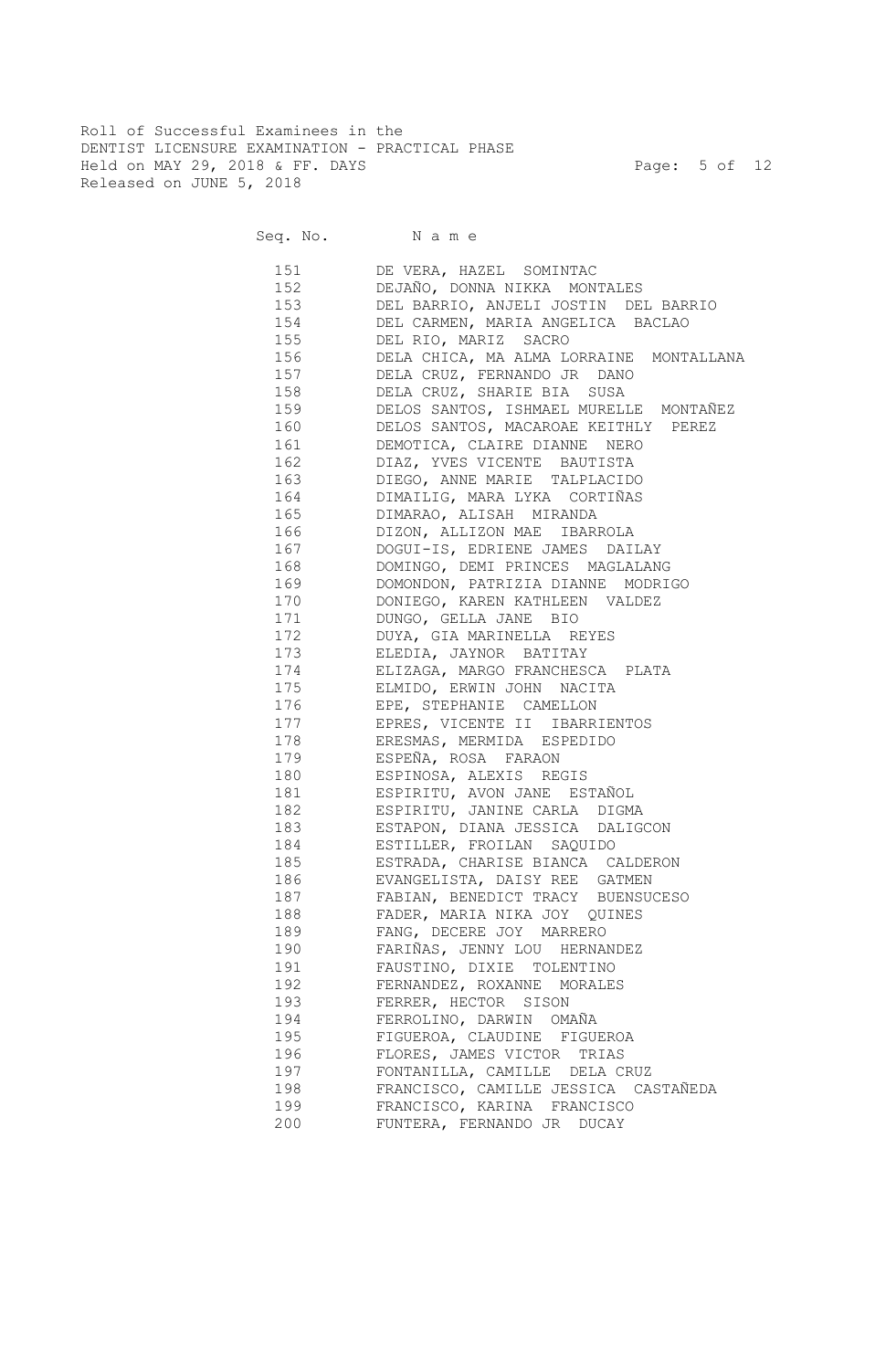Roll of Successful Examinees in the DENTIST LICENSURE EXAMINATION - PRACTICAL PHASE Held on MAY 29, 2018 & FF. DAYS Page: 6 of 12 Released on JUNE 5, 2018

Seq. No. Name

 201 GABON, MARIA JIESAN OBOS 202 GAJONERA, ADONIS MARTIN 203 GALLENERO, DIONELY SHINE OSUNERO 204 GALLIETO, KRISTINE JOY DOMINGO 205 GAMAZON, ARLENE MORALES 206 GARCIA, RUPETE JUDE VICTOR ALCOBENDAS 207 GARCIA, TRISTA CHRISTLE OCAMPO 208 GO, AVEGAIL MAGNAYE 209 GO, DOMINIC DANIEL CABALIT 210 GO, FAYE MARIE GENDRALA 211 GOBRES, VANEZZA LIÑAN 212 GONZALES, MARIA ANGELICA ROSAL 213 GORDONAS, GLAIZA CONCEPCION MALAZARTE 214 GORIMBAO, IXARRA MARA PENTECOSTES 215 GRAVE, MARIA LORANE REY 216 GREGORIOS, RAIDZEL PRESNO 217 GUARDINO, JAYME ALEXA BONGON 218 GUERRERO, CLAIRE AGUIBA 219 GUILAS, BLESSED XYRILLE LANGCAY 220 GUIRIBA, RACHELLE GENE NOCILLADO 221 GULFAN, LOVELY ANN MISOLES 222 GUZMAN, ALEIA SORZANO 223 GUZMAN, VONNE RHYLETTE BLANCO 224 HARA, MARIKO DEL ROSARIO 225 HERNANDO, CHLOE MARIANELLI MARGATE 226 HERRERA, CASIE GALICIA 227 HUDENCIAL, JAN ARGYLE 228 HUERTAS, ARLENE MARRE BALHON 229 HUSMILLO, JOHN NICOLO PERADA 230 IGNACIO, JANINE PAULINE HARABE 231 IGNACIO, VALERIE TIMBANGAN 232 INZA CRUZ, JAY CY MANINANG 233 ISAGAN, HENRI MARIE LIM 234 ISAGUIRRE, MARY GAIL JURADO 235 ISMAEL, SHEIKHA SAHIPA 236 JABERINA, IVORY VILLARIEZ 237 JACINTO, PATRICIA ANN TOLENTINO 238 JACINTO, RAIMUND BENEDICT DEL MUNDO 239 JAMISON, GIAN CARLO SUENO 240 JAVEN, JAY MARIE ALYSSA GASCO 241 JAVIER, JULIE DAINCESS FLORESTA 242 JAVILLO, ROSELLE JEN SIGUA 243 JIAO, ADRIANNE FLORES 244 JIMENEZ, ALYZA BAQUIRAN 245 JIMENEZ, JASMINE SALANDANAN 246 JOSE, KAIRA CARLA GARO 247 JOSON, RACHELLE MAE PEREY 248 JULIAN, DEMITRIA ROSEN RAMOS 249 JULIANO, RACHELLE ANNE SORIENTE 250 JUSAYAN, MARK GIL JIMENEA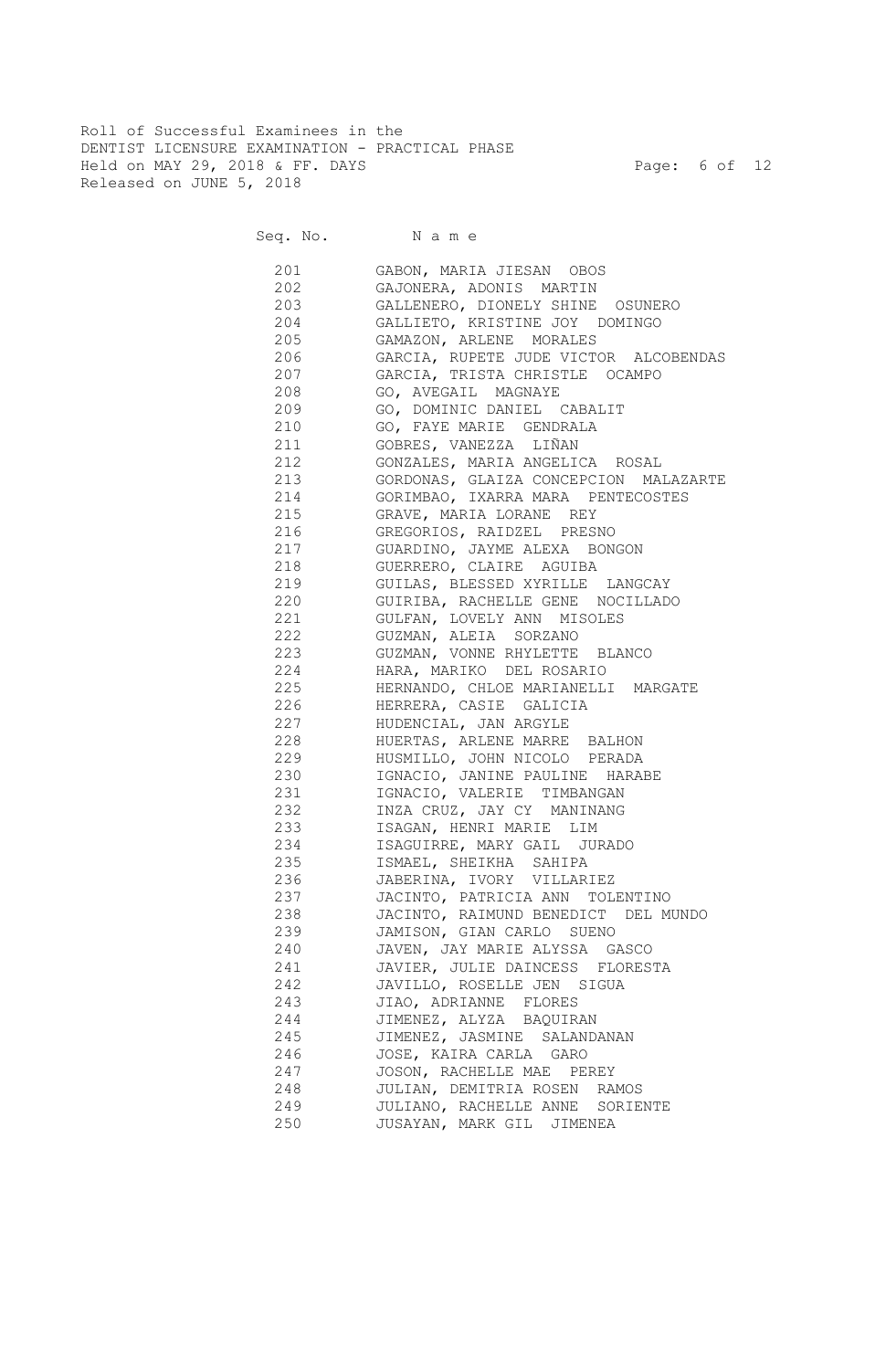Roll of Successful Examinees in the DENTIST LICENSURE EXAMINATION - PRACTICAL PHASE Held on MAY 29, 2018 & FF. DAYS Page: 7 of 12 Released on JUNE 5, 2018

Seq. No. Name

 251 KABIGTING, JOSHUA PEREZ 252 KELLY, CARIALYN SABELA 253 KUAN, JENNICA JADE SOBREDILLA 254 LAMBARTE, ROXANNE AVA PELAYO 255 LAMSON, JAN KATHERINE RIVERA 256 LANSANGAN, JULLIE ANN MORA 257 LAO, SIDNEY VICTORIA 258 LARA, NICOLE PAMELA DE LEON 259 LASQUITE, RENSON LACANILAO 260 LAYGO, JOENEL CARDONES 261 LAYSA, RICA JANE PRONTO 262 LEBBE, FARHANA VILLAREAL 263 LEDESMA, AUGUSTO LORENZO CAMPOS 264 LEGASPI, KIMBERLY PINEDA 265 LEYGO, KHRISTER ANN LORENZ PALMA 266 LIAO, SARAH JESSICA SAN PEDRO 267 LIM, CHARMAINE GO 268 LIM, CHRISTEEN GRACE RAMOS 269 LIM, XYREL CATABAY 270 LIMPENGCO, ROAN ALVENDIA 271 LIMPIN, JOY REBECCA BENOSA 272 LOFRANCO, EMERALD YVONNE LUMANTAO 273 LOPEZ, VANESSA GRACE MAPANAO 274 LUCAS, FLORENZE LAIZA DONOR 275 LUCERO, PAULINE IRIS MARAGAY 276 LUMABAS, MELODY PETILOS 277 LUMADAY, FERINA RELEENE DIZA 278 LUMANGTAD, GWEN ANGELA MATA 279 LUNETA, KRISTEL JOY PAGUIO 280 LUSTADO, JULIE MUÑOZ 281 MABAGOS, PRINCESS BARTOLAZO 282 MACAPULAY, MIA GAIL JONAH DUMAYAS 283 MACATULA, MARY JOYCE MATIAS 284 MAGAT, RIZZIA MALLARI 285 MAGTANONG, JOANA LYN CALAGUAS 286 MAGTOTO, CARLO VILAGA 287 MALANA, MARIA REGINA DELA CRUZ 288 MALBOG, JONATHAN TOLENTINO 289 MALINAO, PHIL MAREY DONOSO 290 MAMANGON, ABIGAILE GALFO 291 MANALAYSAY, JOYCE ALU VILLANUEVA 292 MANALO, KARREN LYDE SIÑO 293 MANDIA, KRICHELLE MAE SUNDIAM 294 MANGON, DANEYELLE SAURO 295 MANIPOL, CHRISTINE JOYCE TAN 296 MANLAPAZ, JOHN PAULO DASCO 297 MANLIGAS, GISLEY ELYSSEE BAUTISTA 298 MANUEL, ALLYSSA DIANE TAMONDONG 299 MANULAT, MIA JOY AIANA JAYECTIN 300 MANZANO, KARL MICHAEL JAY ANTE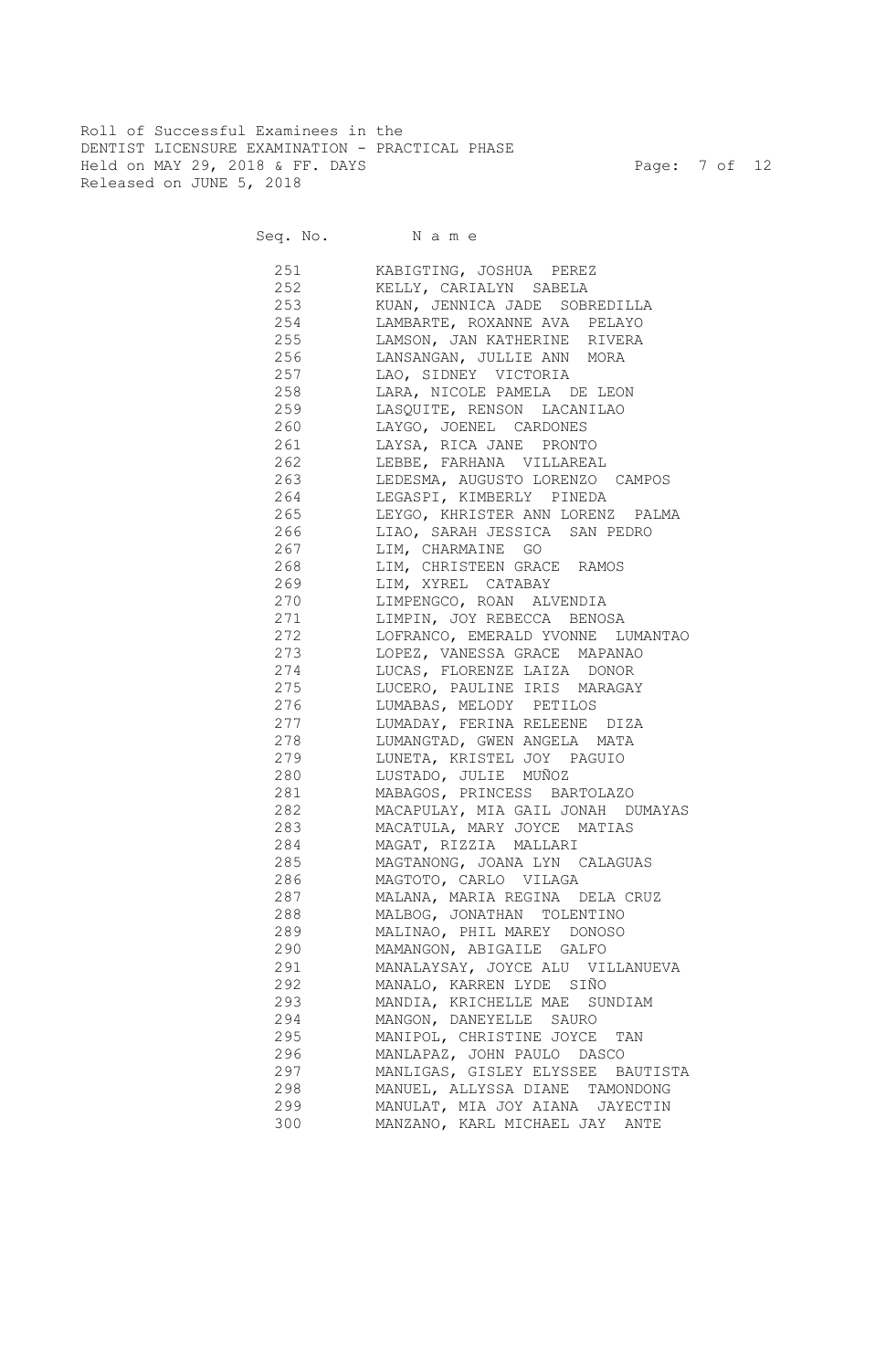Roll of Successful Examinees in the DENTIST LICENSURE EXAMINATION - PRACTICAL PHASE Held on MAY 29, 2018 & FF. DAYS Page: 8 of 12 Released on JUNE 5, 2018

Seq. No. Name

 301 MANZO, JUDA BENHUR REYES 302 MARANAN, LAUREANNE MAE LUNA 303 MARASIGAN, AILA EUNICE RAMIREZ MARASIGAN, CHARMAINE ANNDREA MAYBITUIN 305 MARCELO, KRIZEL MADRIA 306 MARIANO, MARIGELLE AGUILA 307 MARQUEZ, RAENIELLE MARIAN AUTO 308 MARQUITA, ZAIREENE OBLEA 309 MARTINEZ, BIANCA ALEXIS LORICA 310 MASANGCAY, MAVIRICH JOY CASTILLO 311 MASIAN, JOANNA MARIE DE VERA 312 MASILUNGAN, DEINNAH MANIPON 313 MATANGUIHAN, PATRICIA ANNE PESIGAN 314 MAYUGA, TERESITA JUSTINE ESTORQUE 315 MENDOZA, LEANA ALEXIS PALAFOX 316 MENDOZA, VICTOR GALICIA 317 MERCADO, CLARISSE GEM NUQUI 318 MEÑEZ, CRIZANDREA THERESE REYES 319 MIGRIÑO, JEDDU PAULO GARCERA 320 MINGI, SHEI-LI LECAROS 321 MIRAPLES, MARIE JOY DIAG 322 MONDANA, JASMIN PRAISE FACINABAO 323 MONDANO, LIND ROCHELLE PALLONES 324 MONILLA, MA NICOLE PARUNGAO 325 MONTALBO, DANIEL JUSTIN BOOL 326 MONTEFALCON, RUFFA DYAN ZAMORA 327 MORTILLA, GESELLE MALIKSI 328 NACASABOG, JARRED RICK ORION 329 NALICA, JAMES MARTIN ALBA 330 NATIVIDAD, QUEEN CHARMAINE PASCUAL 331 NAVAL, ESTHER ABIGAIL VILLARBA 332 NGOHAYON, PAUL JOHN TEJADA 333 NICKOLSON, MIKEE JUNIO 334 NICOLAS, ELLA MAE SAGAYNO 335 NICOLAS, REISSAN FELIX 336 NIDOY, KRIZZIA DUCULAN 337 NOGRALES, KIMBERLY CAÑEZA 338 NOVIDA, CHRISTONE JAY PADUA 339 NUMERON, IRISH PARFILES 340 OBALDO, AARON DAVE QUINES 341 OCHOA, TARA KATRINA BANIQUED 342 OCIO, EILLEN MAE OLAIVAR 343 OGIRIMA, MINA FABELLON 344 OLINARES, GENESIS ABAN 345 OLMEDO, GIRL LYNE CAMPOSANO 346 ONDA, MARY DENN DAGATAY 347 ORDUÑA, SOCETTE JOY MAING 348 ORTIZ, ANNE FRANCIS VERGARA 349 OSIDA, ESTELLE CHRISTI VELASCO 350 PAGDILAO, RAE ANN SIGUA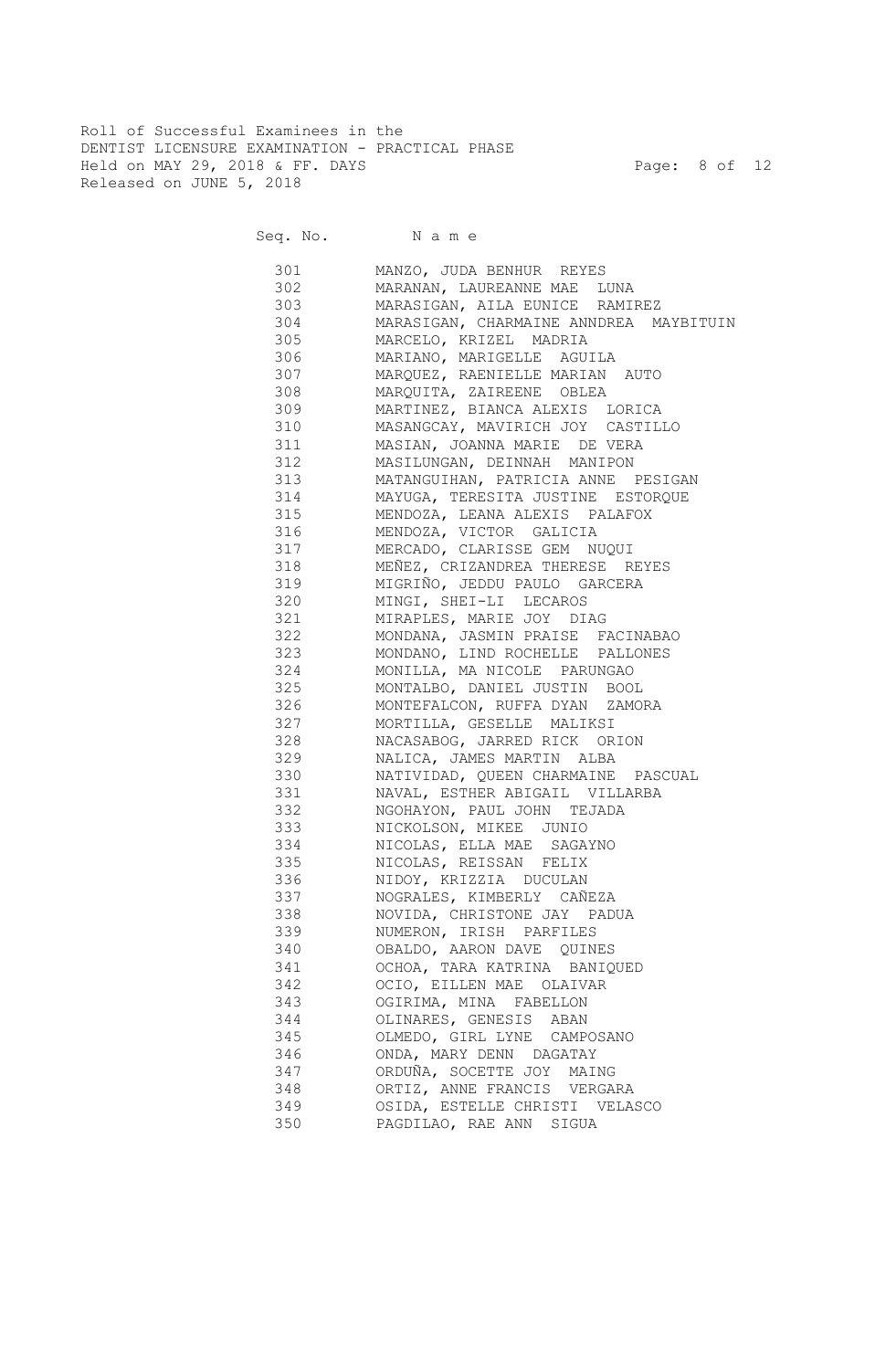Roll of Successful Examinees in the DENTIST LICENSURE EXAMINATION - PRACTICAL PHASE Held on MAY 29, 2018 & FF. DAYS Page: 9 of 12 Released on JUNE 5, 2018

Seq. No. Name

 351 PAJO, JARRA ANGELICA YROY 352 PALANGDAN, GUKO ANN JOSUE 353 PALOS, KRIZHA MAREE BRINGAS 354 PANALIGAN, MAY ANN MENDOZA 355 PANGANIBAN, KRISTINE MERCADO 356 PANGANIBAN, MA SARAHLOU BRIONES 357 PANGILINAN, KATHLEEN LOUISE ILDEFONSO 358 PARALLAG, JAMIEMAH LIZ MONTEPALCO 359 PARAS, NICO RUEL ALVENDIA 360 PASCUAL, CYRELLE JOSHUA ARCEO 361 PASTORES, YANICK NOAH SANCHEZ 362 PATROCINIO, YVES JOSHUA PERANEL 363 PAZ, ANGELO LEROY CRUZ 364 PEDRON, KAHMIEL BERNICE BERMUDO 365 PEREYRA, CLARENCE JOY GAMIL 366 PEREZ, MIRABELLE MADILOU DE LEON 367 PETILLA, DONA MARIE GEOPANO 368 PEÑA, BENJAMIN ALIM 369 PEÑA, MA NATHALIA CELINA ANG 370 PIELAGO, CARMINA ROSALES 371 PIL, TONEE ROSE ARCILLA 372 PILAPIL, CARYL ANNE ENRIQUEZ 373 PINEDA, LOIRENZ AMOR SALONGA 374 PINGUL, KRISTINE ANNE VILAR 375 PIÑERA, GWYNETH BAUAG 376 PLANA, JOHN JOSEPH BARBAS 377 POBLETE, FRANK CYRON BAUTISTA 378 PORRAS, CARMELA CARYL BAYANI 379 PRADO, WENDELYN SAUZA 380 PUA, ROSELA MARIZ SAYCO 381 PUNZAL, JIEAMIL ACOSTA 382 QUIMSON, CARL DANIEL MAMUYAC 383 QUIRANTE, RUFFA MAE SOLIS 384 RABINO, CATHERINE MAE VELASCO 385 RAMOS, JEFFER JUNE MONDINA 386 RAMOS, KATHLYNNE ANNE TAGABAN 387 RAMOS, MARIONNE MANALO 388 RAVAGO, MONIQUE OCHANGCO 389 RAVELO, CHRISTIAN WEE 390 RAYMUNDO, JINKY MANALO 391 REBLORA, LEA MARIEL PALO 392 RECAIDO, KONICA CABABARO 393 REFORMADO, RANSLEY MARIE JAMOLYN 394 REGINALDO, JENEVIEVE BARAERO 395 REMOCAL, LEANNE LAGASCA 396 REMOLACIO, ANJO SARET 397 REMULLA, NORIELYN NAVARRO 398 REYES, ANDREA CARLA REYES 399 REYES, BEATRICE CAMILLE DONEZA 400 REYES, MARIA LEONORA SANTOS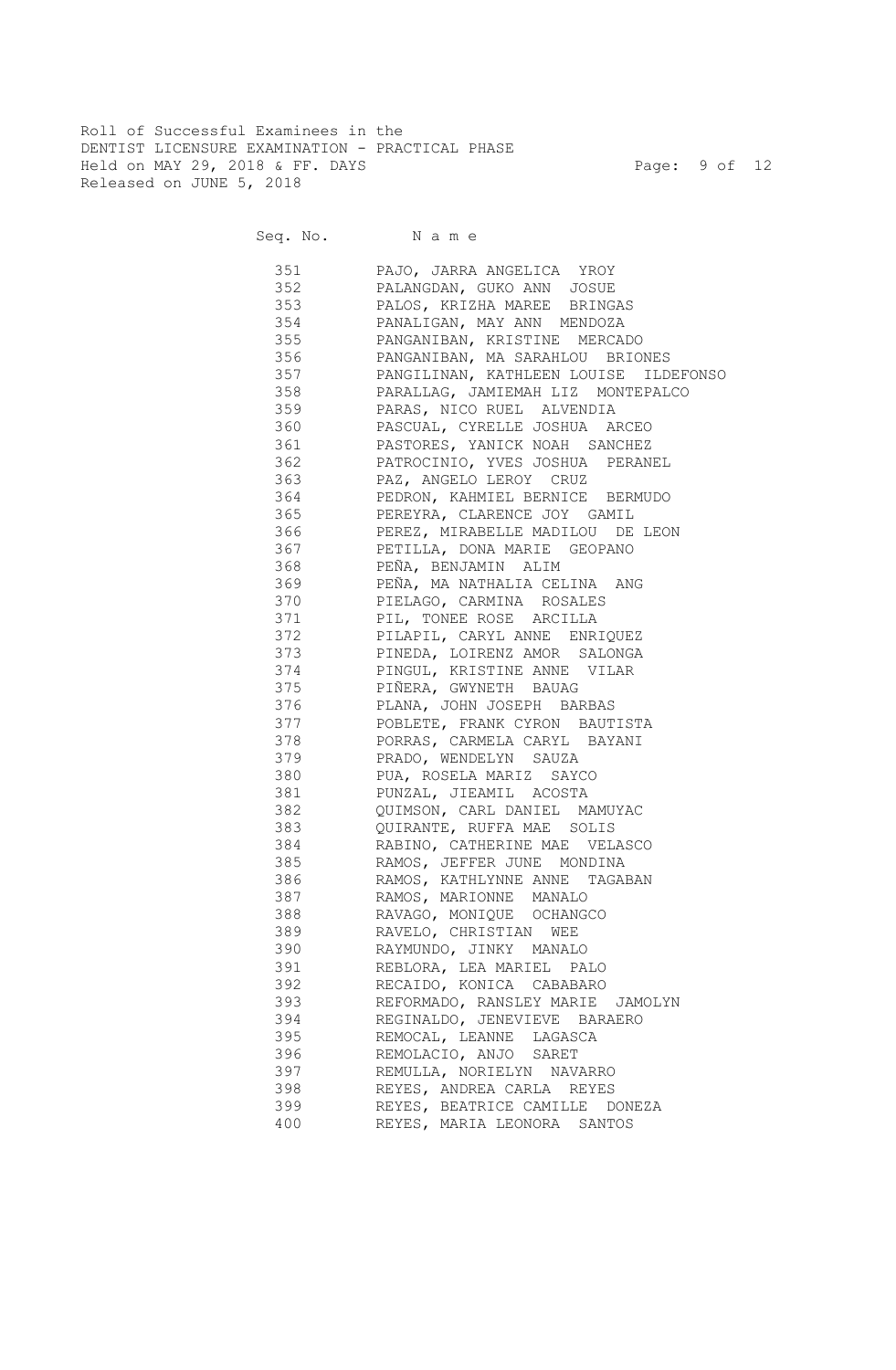Roll of Successful Examinees in the DENTIST LICENSURE EXAMINATION - PRACTICAL PHASE Held on MAY 29, 2018 & FF. DAYS Page: 10 of 12 Released on JUNE 5, 2018

Seq. No. Name

 401 ROMERO, JULIEN CHARLES HERRERA 402 ROSEL, ERIKA ROSE DUEÑAS 403 ROUHANI PASHAKI, SEYEDEH HANIYEH YAGO 404 RUNES, MARISOL CARAVANA 405 SACEDON, JOSHUA CUNANAN 406 SACULLES, PSYCHE LORRAINE ANTERO 407 SAGUN, JOSEPH TYRON SARNO 408 SALCEDO, RHEA LEANNE MARTICIO 409 SALDA, AREEYA JOY PISTOLA 410 SALIDO, MA THERESA ABUSMAN 411 SALLAN, ARIES CRUZ 412 SALVACION, RALPH THOMAS PINEDA 413 SALVADOR, JESSA MARIE PALOS 414 SANCHEZ, ALEXANDRIA THERESE 415 SANCHEZ, HEIDI LYN CANLAS 416 SANGALANG, KRIZIA LAGMAN 417 SANTELICES, REBECCA CORPUZ 418 SANTOS, CATHERINE JAY ZARASPE 419 SANTOS, CATHRINA MAY VALERIO 420 SANTOS, HARYETT KIM CASAO 421 SANTOS, JANSSEN MARLO AZADON 422 SANTOS, JIO VAUGHN ELIEZER ABLOG 423 SANTOS, MARIA ABIGAIL BERNARDO 424 SAZON, MARIA ANJHYNESS DIMAYUGA 425 SEBASTIAN, PRINCESS ANN VELASCO 426 SEG-ED, TROJAN MIGUEL 427 SEMBRANO, JOHN GILBERT SILADAN 428 SEPE, MA ALONIEH LABESORES 429 SEÑERES, TED JULIO ROÑO 430 SHAMSI, FARAHNAZ JIMENEZ 431 SILVANO, KIMBERLY OPAMIL 432 SIMBRAN, JEANNE SAYLOR PACLEB 433 SIMPLICIANO, RIZZA MARIONNE SIMPLINA 434 SIONGCO, MARY ANNE CRISOSTOMO 435 SISON, MARY ANNE LORAINE INFANTE 436 SO, RONNEL MALONZO 437 SOLOMON, JEHIEL ENERIO 438 SONGCAYAUON, RUTH XIANNE JUCOM 439 SORIANO, MARGIE KATHRINA HIDALGO 440 SORIYAO, KAITHLYN MAE GRACE SANTO 441 SUA, KING JAMES PADILLA 442 SUGAY, GWEEN ANN DIAPERA 443 SUNGA, CHARLON ZAMORA 444 SUNICO, ANJELICA NELL LORENA 445 SUPERADA, APHRODITE MIRALLES 446 SUSANO, FAITH APORTADERA 447 SY, ANGELL ALDRIN TAN 448 TADA, MARK ALLAN JAY HANIEL 449 TAGALA, SHIELA MARIE REGASPI 450 TAJONERA, ERLL CORTEZ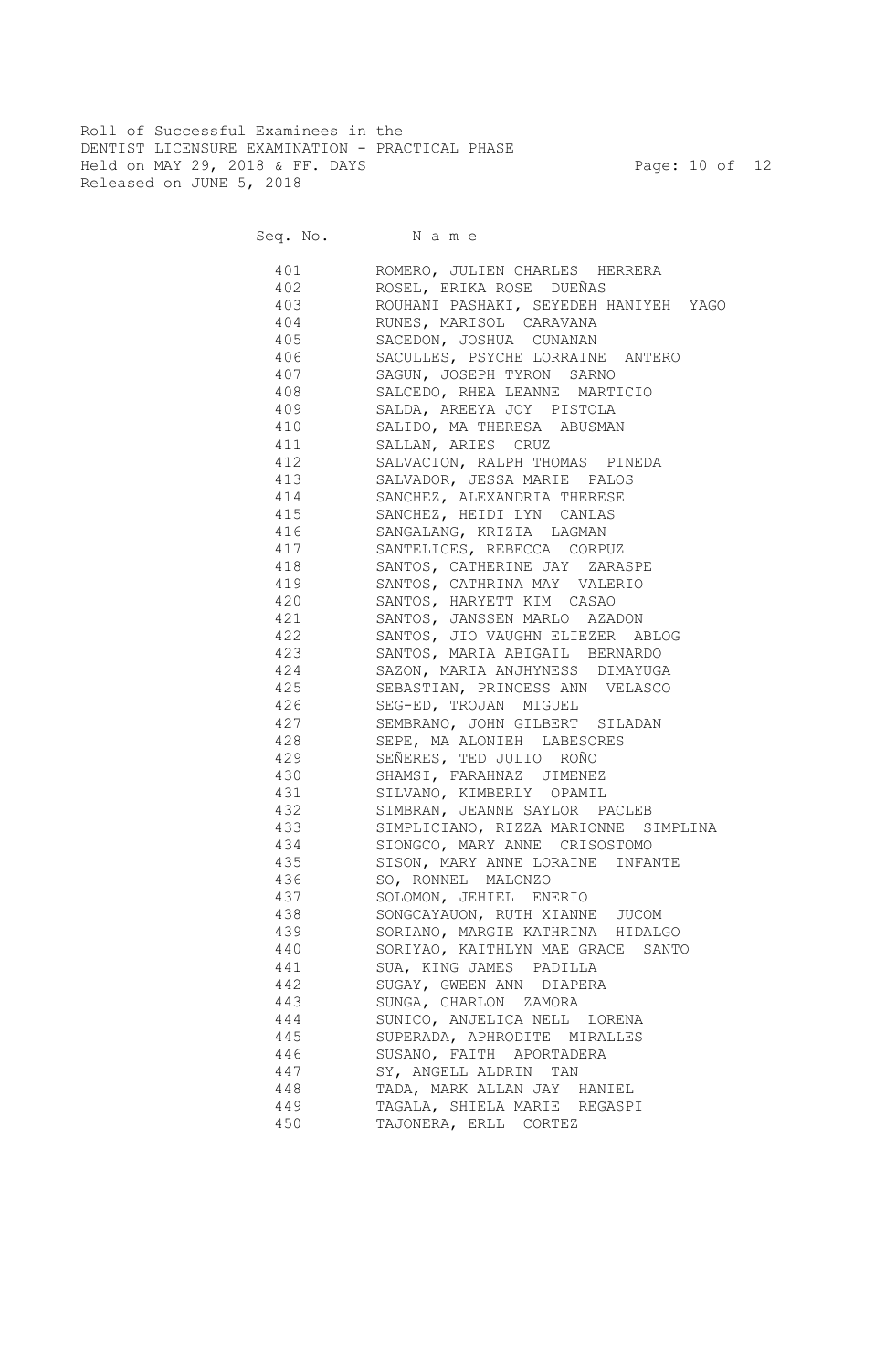Roll of Successful Examinees in the DENTIST LICENSURE EXAMINATION - PRACTICAL PHASE Held on MAY 29, 2018 & FF. DAYS Page: 11 of 12 Released on JUNE 5, 2018

Seq. No. Name

 451 TAMAYO, DEMI MARIE SEQUERA 452 TAN, DIONE REY LUAGUE 453 TAN, ERIKA ALEXIS CAMITAN 454 TAN, ZYRILLE JAYE TORRES 455 TANSIONGCO, MAYUMI DE LA CRUZ 456 TAOJO, PRINCESS OBDULIA ANDREA SANTIAGO 457 TATING, GWEN CAVIDA 458 TAYTAYAN, KARIZZA FLOR BAGAYAS 459 TEEHANKEE, MARIE THERESE CHEONG 460 TEHRANI, SAMIRA SADAT RODRIGUEZ 461 TELPO, JAY ANN JOSON 462 TEODORO, JAZELLE ANNE GUILLARTE 463 TEOPENGCO, JANINE ANNE ANGELES 464 TIANGCO, PATRICIA CRUZ 465 TIMOTEO, HEIDI RAE RIVERA 466 TIONGSON, DEANNE PAULENE SUYAT 467 TIONGSON, MIKAELA JOY TAMONDONG 468 TIOPIANCO, PATRICIA KRISELLE TIONLOC 469 TOBIAS, KACELYNE JOY PUCHERO 470 TONGSON, MATTHEW ERIC TINIO 471 TORRES, DARYL JOHN BARBOSA 472 TORRES, EUNUELLE CARANDANG 473 TUANQUI, ANDRE ANGELO VELILLA 474 TUBBAN, THOMAS PAUL VINCENT LUA 475 TUÑACAO, MARICAR CASIMSIMAN 476 UMALI, FAYE MARIE DAQUER 477 UMHAO, CHRISTOPHER LICYAG 478 UNGRIA, AHLEN KRISTINA PRINCESA 479 URBANO, ELENEL PEÑAMAYOR 480 URBI, KARLA ANTONETTE PUYO 481 UY, JAKE MARVIN GERONIMO 482 UY, NICOLE DOMINIQUE ZUÑIGA 483 VALBUENA, PRINCESS ERASQUIN 484 VALERO, KATHLEEN KYRA RAÑOLA 485 VALLE, JULIANNE VASS MANSUETO 486 VALLES, ISIANI JORDAN 487 VELARDE, RACHEL HOPE DE VERA 488 VELEZ, MARAIAH KRISTEL TUAÑO 489 VELOSO, JESSALEE GUILALAS 490 VENTURA, KIM ALEIZA RIVERA 491 VERDE, CZYRILLE JOY PASCO 492 VERTUDEZ, CHARILYN BAGAY 493 VICTORINO, DOMINIQUE GONZALES 494 VILLAMEA, KATHRINA ANN TOLENTINO 495 VILLAMOR, NORBERTO III TOLLEDO 496 VILLANERA, SHERIANNE JOYCE URCIA 497 VILLANUEVA, JANINE VIKTORIA VILLANUEVA 498 VILLANUEVA, ZALDY II LACERNA 499 VILLAROMAN, FRANCIS XAVIER DE BELEN 500 VILLASOR, DANELLE MAE LAGON